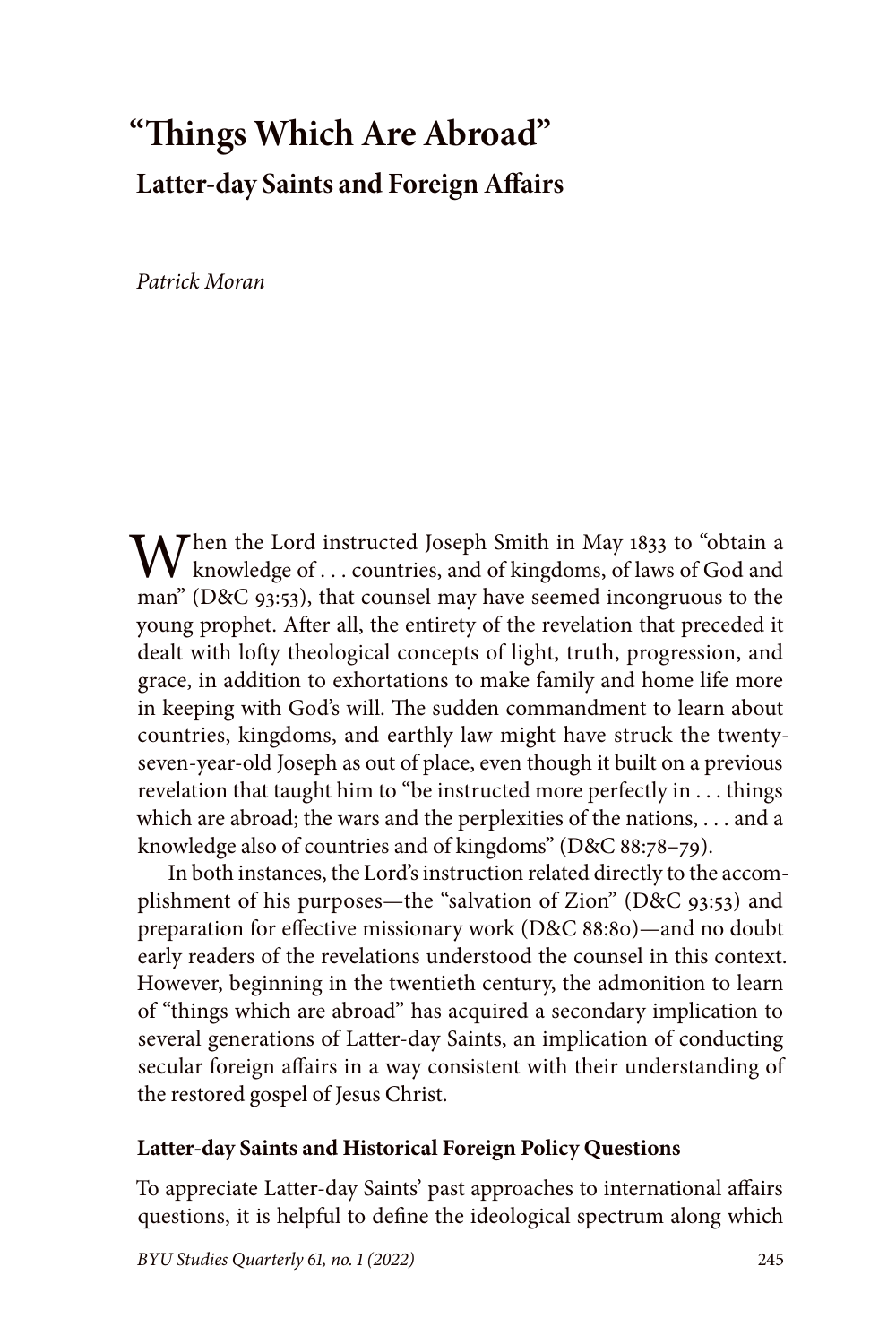scholars of international affairs define policy positions; the opinions of Latter-day Saints, like those of others involved in formulating, implementing, and studying foreign policy, will generally fall somewhere along this range.

At one end of the international relations spectrum is the *utopian* school of thought, which is optimistic both about humanity's ability to shape the world for good and about the possibility of peace through democratic governance. According to international affairs scholar Ray Hillam, this model emphasizes "how men ought to behave in international relations rather than how they actually do behave."<sup>1</sup> Scriptural support for such an optimistic outlook ranges from the Psalmist's declaration that humans are "a little lower than the angels" (Ps. 8:5) to Isaiah's prophecy that nations will "beat their swords into plowshares" (Isa. 2:4) to King Mosiah's assertion that "it is not common that the voice of the people desireth anything contrary to that which is right" (Mosiah 29:26).<sup>2</sup>

Opposed to utopianism is the *realist* position, which is pessimistic about human nature and emphasizes interests and power as driving forces in nations' behavior over ideologies and benevolent impulses. As Hans Morgenthau, the founding father of the realist school in the twentieth century, summarized, "Nations, like men, act like beasts of prey driven by the lust for power."3 In the scriptures, evidence of the realist position includes the Prophet Joseph Smith's statement that "it is the nature and disposition of almost all men, as soon as they get a little authority, as they suppose, they will immediately begin to exercise unrighteous dominion"  $(D&C$  121:39).<sup>4</sup>

In practice, Latter-day Saints' positions on international affairs, like those of their contemporaries, have spanned the spectrum between the realist and utopian extremes rather than representing one or the other in their pure, theoretical form. No one hews entirely to one or the other of these schools of thought, and members of The Church of Jesus Christ of Latter-day Saints, like others, vary in the extent to which they apply theoretical constructs (even ones with which they are not familiar) to real-world situations.

4. See Hillam, "Utopian and Realistic Thought," 102–3.

<sup>1.</sup> Ray Cole Hillam, "Utopian and Realistic Thought in International Relations: Some Scriptural Perspectives," *Dialogue: A Journal of Mormon Thought* 13, no. 4 (Winter 1980): 100.

<sup>2.</sup> See Hillam, "Utopian and Realistic Thought," 100–102.

<sup>3.</sup> Hans J. Morgenthau, quoted in Hillam, "Utopian and Realistic Thought," 100.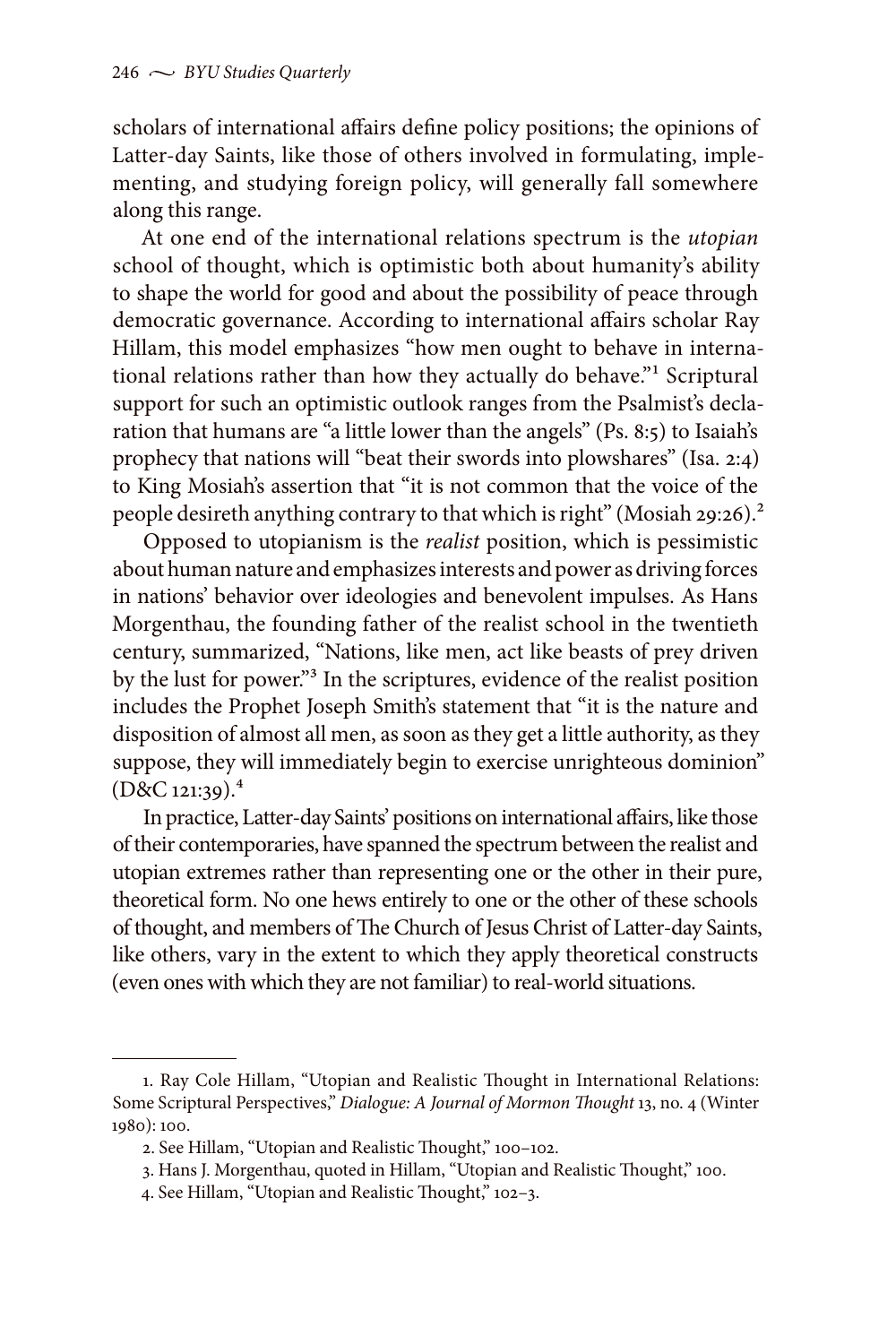# *LDS Foreign Policy Positions in the Nineteenth and Early Twentieth Centuries*

The earliest Church efforts to engage diplomatically with the outside world involved calling on world leaders to facilitate missionary work and defend the rights of the Saints in the United States against persecution.<sup>5</sup> Perhaps the first efforts by a Church leader to officially make diplomatic overtures came during Orson Hyde's mission to dedicate the Holy Land for the return of the Jews. During Hyde's epic 1840–1842 journey (of which he spent a mere four days in Jerusalem), he traveled through modern Great Britain, Germany, Italy, Turkey, Lebanon, and Israel, availing himself of opportunities to stop at American consulates along the way to seek letters of recommendation and support.<sup>6</sup> In general, Church members in the first half of the nineteenth century were preoccupied with spreading the gospel, ensuring the immediate survival of God's kingdom on the earth, and countering constant threats to its establishment; they were therefore unable to devote more than scant rhetorical efforts to matters of U.S. national policy. Further, at this early period, religious prejudice and misunderstandings meant that, even had they been inclined to do so, Church members would have been unable to devote time and resources to foreign affairs (beyond missionary work and their efforts as part of the Mormon Battalion).

However, even in the Church's earliest days, American Church members were conscious of the foreign policy questions affecting their country and expressed opinions on them that were largely consistent with those of their non–Latter-day Saint compatriots. Joseph Smith's 1844 presidential platform demonstrated a concern for the major foreign affairs questions of the day by advocating for joining Oregon (then disputed with Britain), Texas (independent territory in 1844), Canada, and Mexico to the United States, contingent on those territories seeking such union. The platform also called on "all the world" to unite and abandon artificial divisions, becoming "one great family" enjoying

<sup>5.</sup> Robert S. Wood, "International Diplomacy and the Church: Wise as Serpents and Harmless as Doves," April 8, 2013, Brigham Young University Kennedy Center, accessed December 15, 2021,<https://kennedy.byu.edu/international-diplomacy-and-the-church/>.

<sup>6.</sup> David M. Whitchurch, "The Restored Church of Jesus Christ and the Holy Land: Beginnings," *BYU Studies Quarterly* 59, no. 4 (2020), 18–33; Blair G. Van Dyke and LaMar C. Berrett, "In the Footsteps of Orson Hyde: Subsequent Dedications of the Holy Land," *BYU Studies* 47, no. 1 (2008): 57–93.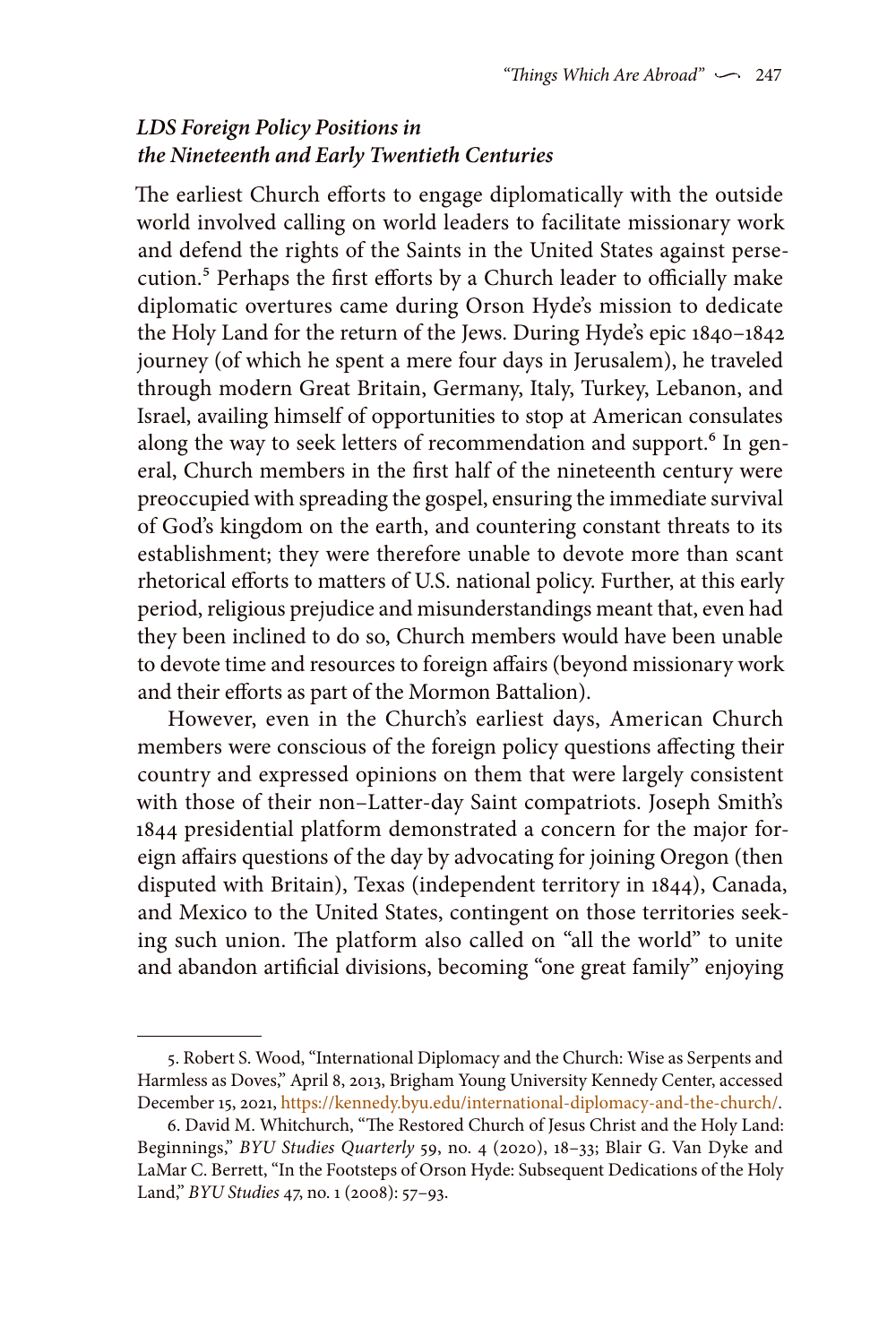"universal peace."<sup>7</sup> Joseph was clearly familiar with the foreign policy matters affecting his country and was keen to apply his practical understanding to solving them.

Further, as historian Walter Nugent has argued, although the early Saints were rejected by American society and eventually driven out of U.S. territory, they remained thoroughly committed to the American project and what they and their contemporaries considered its natural implications. They took for granted then-current American ideals of westward expansion and America's "manifest destiny" to spread from the Atlantic to the Pacific coasts of North America. "There was never a wide separation between Mormons and general American ideas of empire," Nugent writes, and Latter-day Saints were "strongly patriotic, expansionist, pro-imperial, [and] Manifest-Destinarian, from the start," despite their ill treatment at the hands of other Americans on the country's westward frontier and elsewhere.<sup>8</sup>

Following the conclusion of America's westward expansion, from the time of the Spanish-American War (1898) onward, Church leaders preached against war consistent with the scriptural mandate to "renounce war and proclaim peace" (D&C 98:16), but they called upon members to support U.S. war efforts once war had begun. Consistent with the attitudes of many European and American contemporaries, many Latter-day Saints came to regard the First World War as a righteous effort to end war generally. And despite initial hesitation on the part of some Church leaders to publicly take sides in the early stages of the Second World War (see below), Latter-day Saints in the United States wholeheartedly committed to U.S. efforts following the attacks on Pearl Harbor. Even in the midst of the conflict, however, the First Presidency affirmed that "the Church is and must be against war. . . . It cannot regard war as a righteous means of settling international disputes; these could and should be settled—the nations agreeing—by peaceful negotiation and adjustment."9

<sup>7.</sup> Joseph Smith Jr., "General Smith's Views of the Powers and Policy of the Government of the United States, circa 26 January–7 February 1844," 10, 12, Joseph Smith Papers, accessed December 15, 2021, [https://www.josephsmithpapers.org/paper-summary/gen](https://www.josephsmithpapers.org/paper-summary/general-smiths-views-of-the-powers-and-policy-of-the-government-of-the-united-states-circa-26-january-7-february-1844/10) [eral-smiths-views-of-the-powers-and-policy-of-the-government-of-the-united-states](https://www.josephsmithpapers.org/paper-summary/general-smiths-views-of-the-powers-and-policy-of-the-government-of-the-united-states-circa-26-january-7-february-1844/10) [-circa-26-january-7-february-1844/10](https://www.josephsmithpapers.org/paper-summary/general-smiths-views-of-the-powers-and-policy-of-the-government-of-the-united-states-circa-26-january-7-february-1844/10).

<sup>8.</sup> Walter Nugent, "The Mormons and America's Empires," *Journal of Mormon History* 36, no. 2 (Spring 2010): 26–27, [https://digitalcommons.usu.edu/cgi/viewcontent.cgi](https://digitalcommons.usu.edu/cgi/viewcontent.cgi?article=106%5Chich%5Caf1%5Cdbch%5Caf1%5Cloch%5Cf1) [?article=1061&context=mormonhistory](https://digitalcommons.usu.edu/cgi/viewcontent.cgi?article=106%5Chich%5Caf1%5Cdbch%5Caf1%5Cloch%5Cf1).

<sup>9.</sup> J. Reuben Clark Jr., "Message of the First Presidency to the Members of the Church," in *One Hundred Twelfth Annual Conference of the Church of Jesus Christ of Latter-day*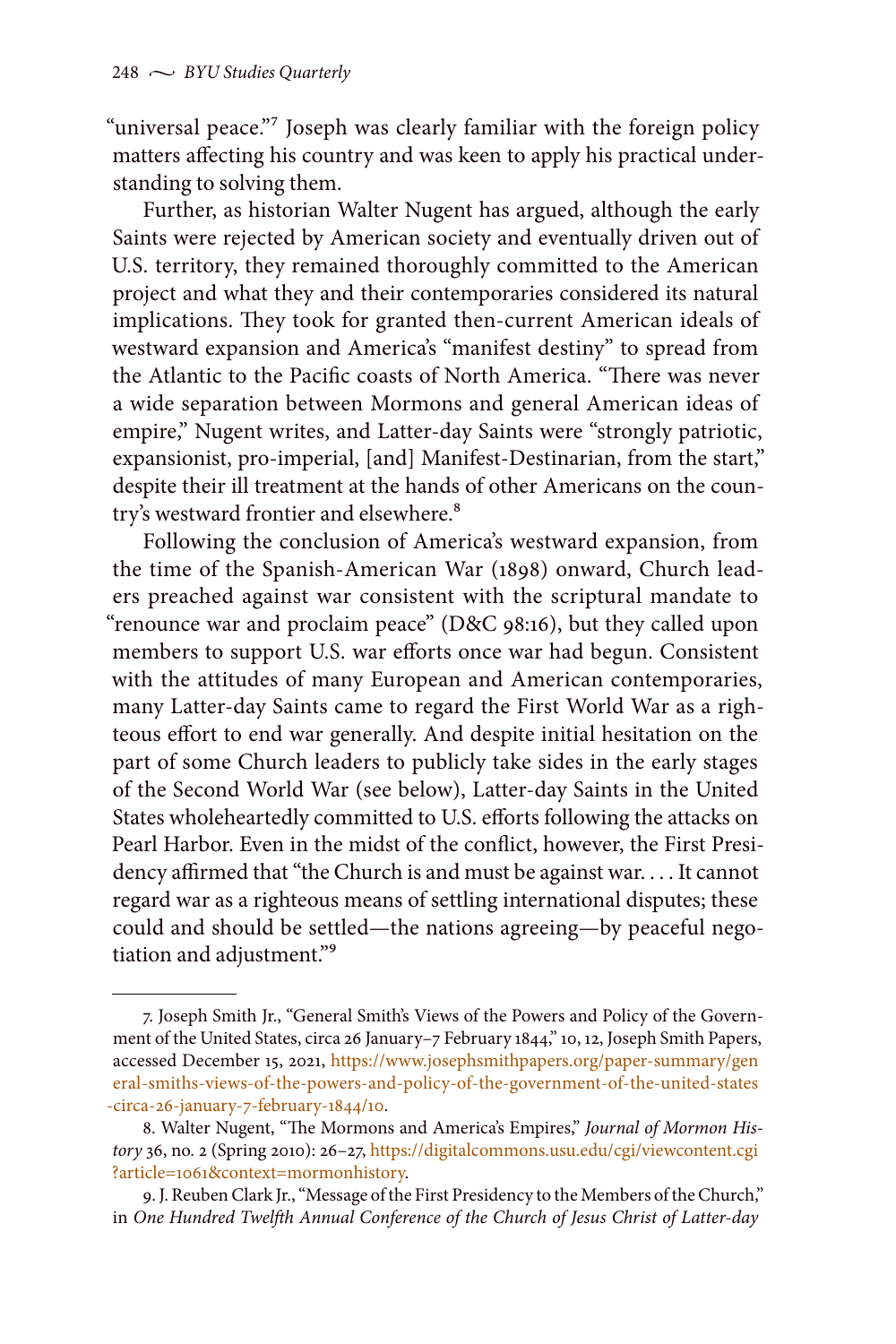# *J. Reuben Clark and the Dawn of LDS Involvement in U.S. Foreign Policy*

J. Reuben Clark is probably best known among Church members today for his long tenure as a member of the First Presidency, but before being called to full-time Church service, he enjoyed a distinguished career in international law and diplomacy and was the first Church member to achieve prominence as a representative of the U.S. government involved in international affairs. After studying law at Columbia University, Clark served as assistant solicitor and then was appointed solicitor in the U.S. Department of State by President William Howard Taft in 1910. Clark's efforts in that position resulted in an international settlement in favor of the United States that was one of the largest ever awarded up to that time. During World War I, he served in the United States Army Judge Advocate General's Officer Reserve Corps; his efforts prior to and following the war included assignments representing the United States government at numerous peace conferences, arbitration panels, and disarmament events. During the interwar period (1918–1939), before his call to the First Presidency, Clark was appointed undersecretary of state and U.S. ambassador to Mexico.<sup>10</sup>

Clark's service in these two positions in particular provided him with key opportunities to represent his country and promote his personal vision of good governance to international audiences. During his short tenure as undersecretary (August 1928–June 1929), he was the secondhighest ranking official in the State Department and was acting U.S. secretary of state in the absence of the two secretaries under whom he served, Frank B. Kellogg and Henry L. Stimson.<sup>11</sup> As U.S. ambassador to Mexico, Clark demonstrated a clear understanding of the importance of varying cultural norms, despite his relatively limited experience living outside the United States for extended periods, writing that "Mexican ethical, moral, and legal standards are different from those in the United

*Saints* (Salt Lake City: The Church of Jesus Christ of Latter-day Saints, 1942), 94, [https://](https://catalog.churchofjesuschrist.org/assets/97ba1680-e238-460f-a305-61461b9e1b04/0/95) [catalog.churchofjesuschrist.org/assets/97ba1680-e238-460f-a305-61461b9e1b04/0/95.](https://catalog.churchofjesuschrist.org/assets/97ba1680-e238-460f-a305-61461b9e1b04/0/95)

<sup>10.</sup> David H. Yarn Jr., "Biographical Sketch of J. Reuben Clark, Jr.," *BYU Studies* 13, no. 3 (Spring 1973): 237–40.

<sup>11.</sup> Lee H. Burke, "J. Reuben Clark, Jr.: Under Secretary of State," *BYU Studies* 13, no. 3 (Spring 1973): 396–98. As assistant secretary of state, Clark would have functioned as acting secretary whenever the secretary of state was on vacation, ill, or away from the office for any extended period. In such a capacity, Clark would have made decisions and provided guidance on routine State Department business that could not wait for the secretary's return.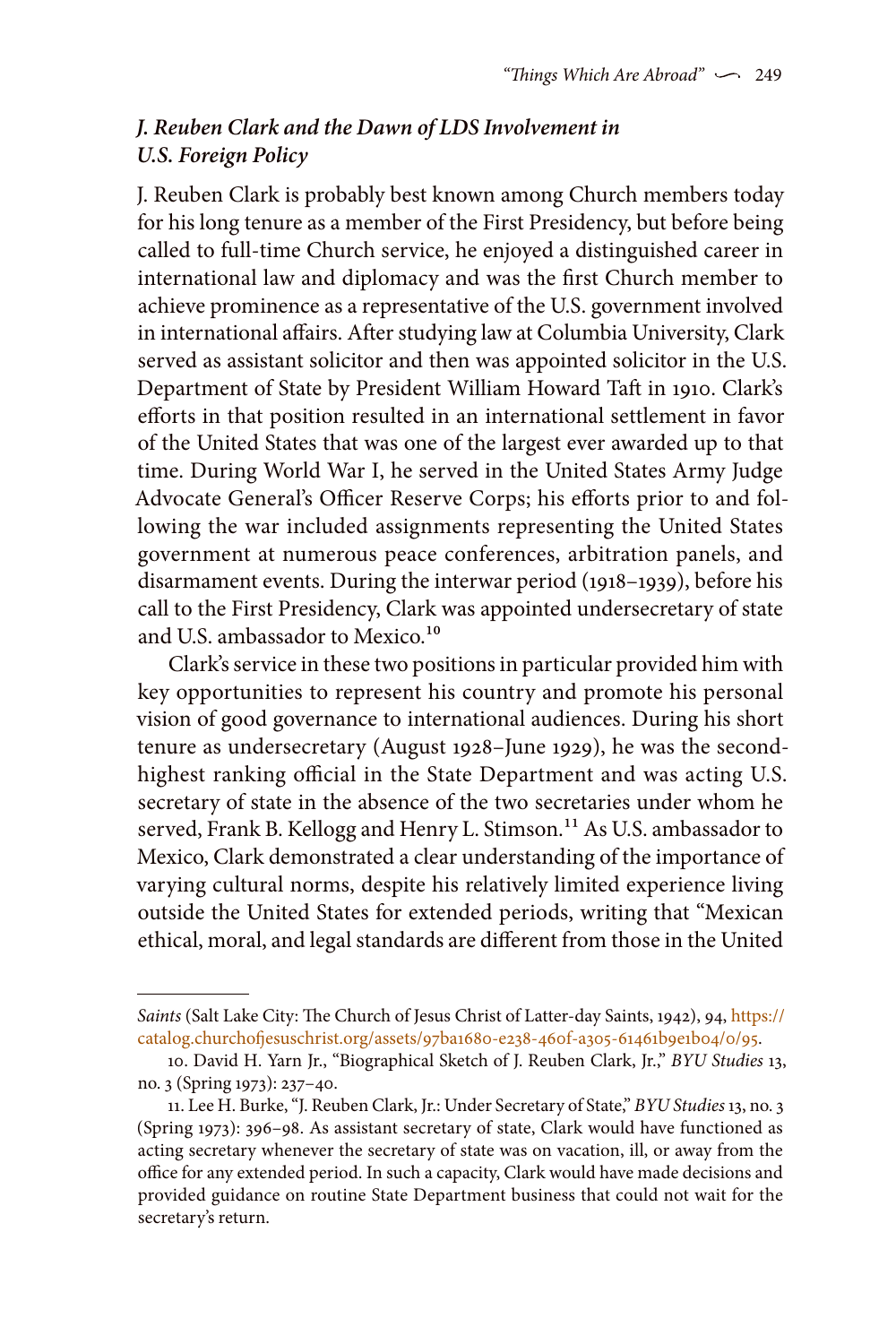States, but not necessarily lower, and at any rate controlling here."<sup>12</sup> Clark advocated for the personal responsibility of Americans in Mexico, rejecting the argument he sometimes encountered from his countrymen that they were not subject to Mexican laws while south of the U.S. border. Mexican officials highly regarded Clark and feted him upon his departure more than was customary for a U.S. ambassador.<sup>13</sup>

Clark's philosophy of international relations, cultivated over a lifetime of participation in foreign affairs, is a prime example of a Latter-day Saint developing an approach to foreign policy and then applying it to real-world developments. Although Clark's views were heavily influenced by his historical context, and many today would disagree with his positions, he was consistent in his advocacy of certain foreign policy stances, and he remained engaged in policy debates throughout his life.

Clark was an untiring advocate of the isolationism that had largely characterized U.S. foreign policy since the days of George Washington. "I am a confirmed isolationist," he reported, "a political isolationist, first, I am sure, by political instinct, next, from experience, observation, patriotism, and lastly, because, while isolated, [the United States] built the most powerful nation in the world. . . . I stand for the possession of, and exercise by our nation of a full, complete, and unimpaired sovereignty."<sup>14</sup>

Clark's isolationism extended even to U.S. entry into the Second World War, which Americans of later generations would come to consider the archetypical righteous crusade against despotism and oppression. He had no sympathy for the ambitions of Nazi Germany or Imperial Japan, but he saw the conflicts stemming from their aggression as alien to American interests and ideals, and he considered the natural position of the United States to be that of a neutral arbiter rather than party to conflicts between foreign powers. Inasmuch as the U.S. took sides, Clark posited, it could have no credibility as an impartial referee in the court of international opinion. Even after the attack on Pearl Harbor and the United States' entry into the war, Clark lamented what he saw as his country's reliance on military might rather than principled example. In 1943, in a statement that would no doubt resonate with many Americans in

<sup>12.</sup> Martin B. Hickman, "The Ambassadorial Years: Some Insights," *BYU Studies* 13, no. 3 (Spring 1973): 410.

<sup>13.</sup> Hickman, "Ambassadorial Years," 409–14.

<sup>14.</sup> Marion G. Romney, "The Political Thought of President Clark," *BYU Studies* 13, no. 3 (Spring 1973): 252.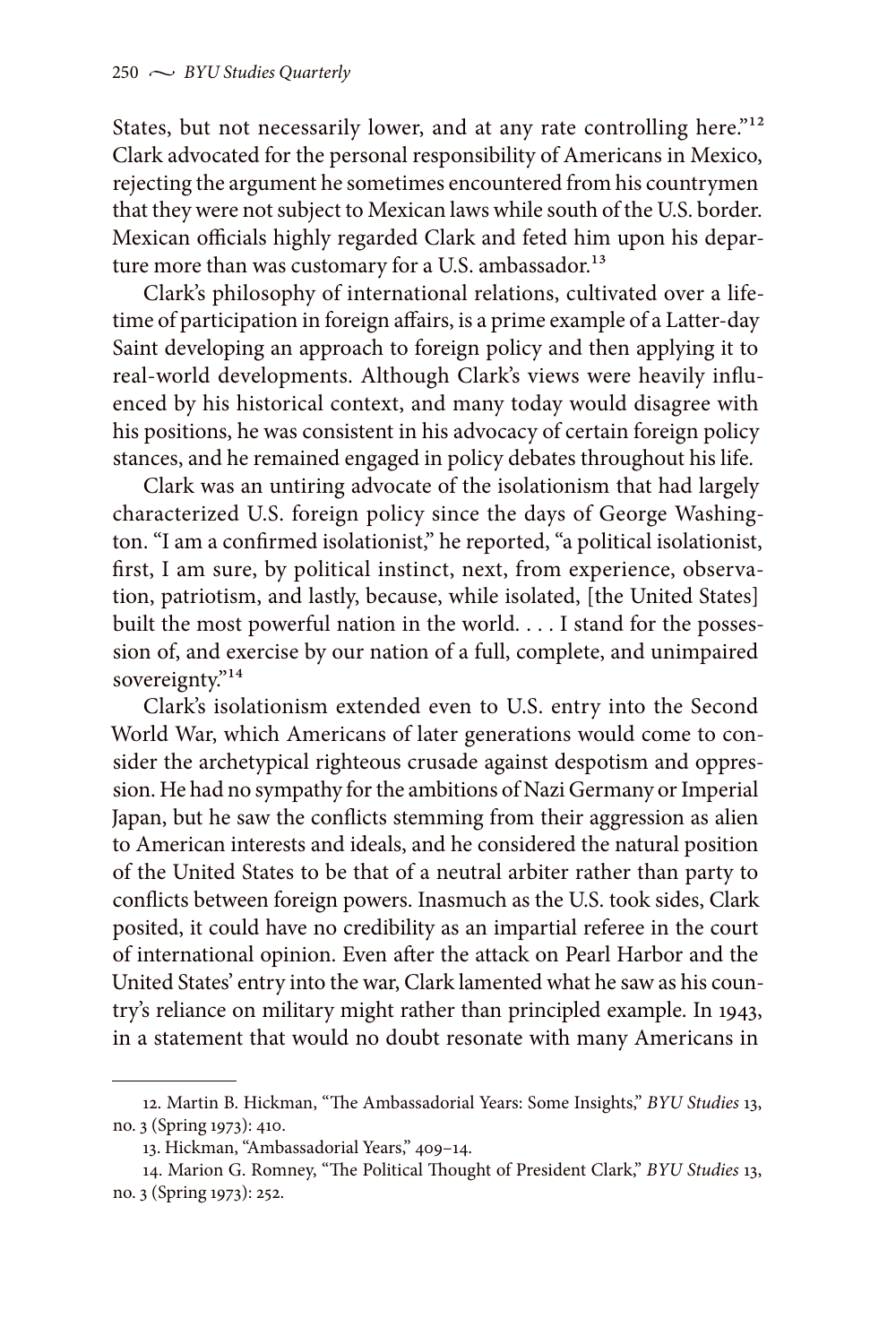the post-Vietnam and post–Iraq invasion eras, he lamented that "as the situation stands today, we of America have lost our own moral force in world affairs, a force which was once very great; we speak now only as our brute force may sustain us."15 For Clark, America's position as a "city set on a hill" (Matt. 5:14) entailed remaining above the fray and leading by example, rather than actively engaging in the battles then engulfing the rest of humanity.

Throughout his professional life, Clark was concerned with the question of how states should ideally associate with one another without entangling themselves in alliances that would invariably lead to lost sovereignty and unnecessary conflict. Despite his idealism, he adamantly opposed the post–World War I League of Nations and portions of the Treaty of Versailles because he saw them as unnecessarily harsh toward defeated Germany. In contrast, his adherence to the utopian principles of international relations described above were on full display in his efforts to oversee the U.S. implementation of the Kellogg-Briand Pact, a 1928 effort to formally outlaw war as an instrument of state policy, and in his advocacy for the creation of a "World Congress" and "World Supreme Court" to resolve international disputes.<sup>16</sup>

The question of great-power relationships with other states formed the basis for Clark's most enduring contribution to American foreign policy: the so-called "Clark Memorandum" on the Monroe Doctrine (the longstanding position that the U.S. would regard European interference in the Western Hemisphere as potentially hostile to the United States). Written during Clark's tenure as undersecretary of state, the document essentially repudiated the Doctrine's Roosevelt Corollary, which previous U.S. administrations had used to justify American intervention in Latin America. Clark argued, in contrast, that the Monroe Doctrine applied only to relations between the United States and European powers, not to relations between the states of the Americas. If Washington, D.C., sought to justify interventions elsewhere in the Western Hemisphere, Clark famously argued, it would have to do so on the basis of national self-defense rather than appealing to the Monroe Doctrine, unless the disputes in question involved European powers.<sup>17</sup>

<sup>15.</sup> Edwin Brown Firmage and Christopher L. Blakesley, "Clark, Law, and International Order," *BYU Studies* 13, no. 3 (Spring 1973): 285.

<sup>16.</sup> Firmage and Blakesley, "Clark, Law, and International Order," 278–79, 282, 291–92.

<sup>17.</sup> Burke, "J. Reuben Clark, Jr.: Under Secretary of State," 398–400.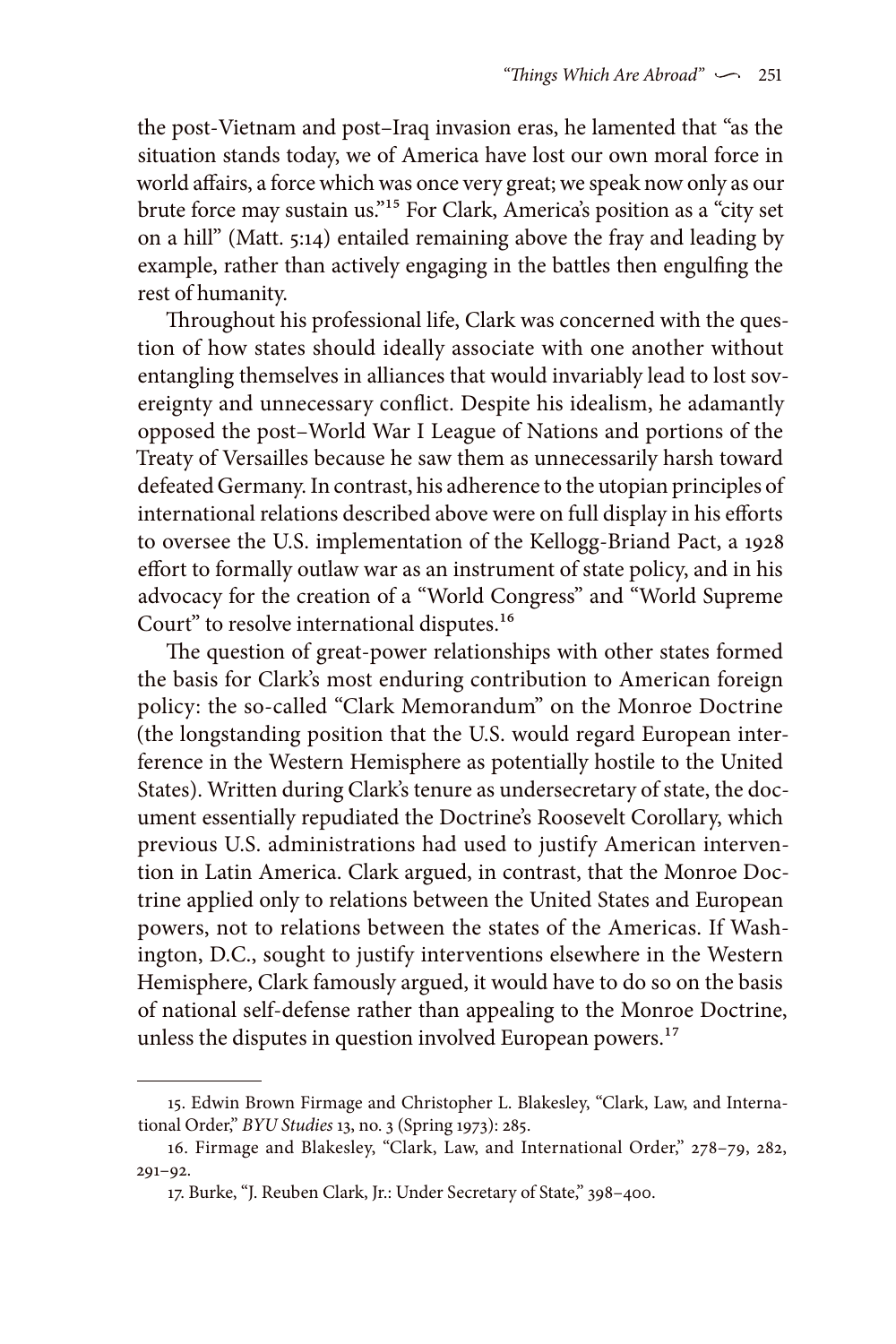## *LDS Thoughts on Cold War Dynamics*

For J. Reuben Clark's successors, both in the Church and in international affairs, Cold War tensions between the United States and the Soviet Union dominated worldwide foreign policy debates, and Latter-day Saints, like others, were concerned by the implications of the global confrontation, especially in the age of nuclear weapons. The Cold War and the nuclear standoff meant that, for the first time in human history, international rivalries were capable of destroying life on earth, with major implications for the Church's ability to do the Lord's work.

Although American Church members as a whole probably supported U.S. Cold War policy, Church leaders and thinkers were often outspoken in their criticism of foreign policy positions they considered inconsistent with the teachings of Christ. The destructive potential of modern military weaponry seems to have had a particularly profound effect on their thoughts. Remarking on nuclear weapons development efforts in 1946, J. Reuben Clark described them as "unholy experimentations," remarking, "We in America are now deliberately searching out and developing the most savage, murderous means of exterminating peoples that Satan can plant in our minds. We do it not only shamelessly, but with a boast. God will not forgive us for this."<sup>18</sup>

Thirty years later, President Spencer W. Kimball was no more sanguine—and no less forthright—about what he considered to be the inconsistency between national foreign policies and the doctrine of the Lord. He lamented, "We are a warlike people, easily distracted from our assignment of preparing for the coming of the Lord. When enemies rise up, we commit vast resources to the fabrication of gods of stone and steel—ships, planes, missiles, fortifications—and depend on them for protection and deliverance. When threatened, we become antienemy instead of pro-kingdom of God."19 For Kimball, foreign policy was clearly not a sacrosanct set of ideals, but a collection of manmade positions to be judged, like all things, against the doctrine of Christ.

President Gordon B. Hinckley was equally adamant about the divide between military might and divine assistance as a means of ensuring peace. He remarked in 1983, "We live in a world of pomp and muscle, of strutting that glorifies jet thrust and far-flying warheads. It is the same kind of strutting that produced the misery of the days of Caesar,

<sup>18.</sup> Firmage and Blakesley, "Clark, Law, and International Order," 322.

<sup>19.</sup> Spencer W. Kimball, "The False Gods We Worship," *Ensign* 6, no. 6 (June 1976): 6.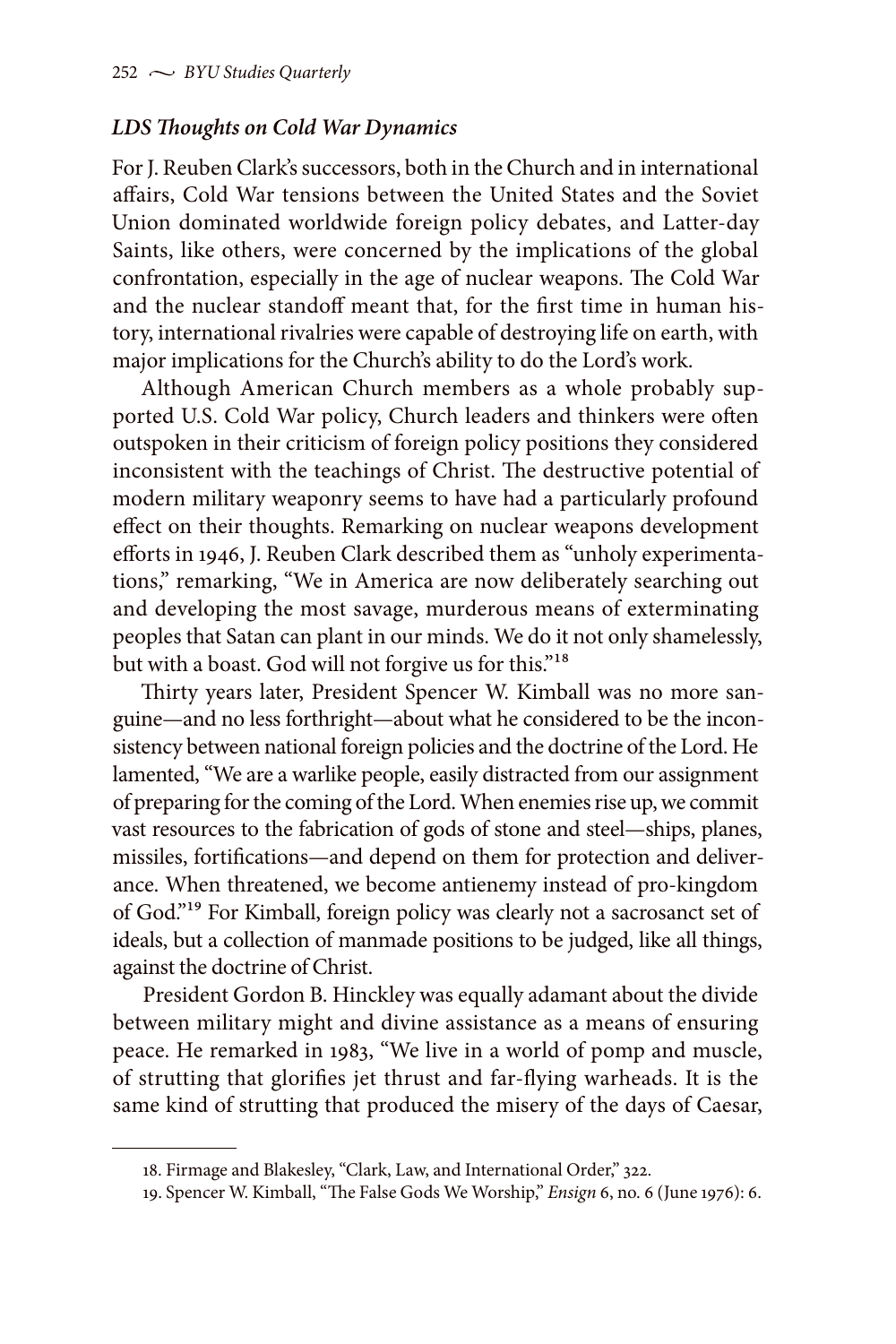Genghis Khan, Napoleon, and Hitler."20 Notably, President Hinckley did not tie this "strutting" and glorification of armaments to one nation or bloc of nations in particular, apparently condemning equally all those who trusted in military might rather than in the God of Israel as the primary means of national salvation.

# *The Post-9/11 World*

Like responses to Cold War confrontations, Latter-day Saint responses to the terrorist attacks of September 11, 2001, and the subsequent War on Terror and Second Gulf War varied widely. Some LDS commentators argued, in conformity with a utopian approach to international affairs, that military responses to the attacks were equivalent to fighting fire with fire and that the only morally palatable option was a "non-violent, spiritually transformative approach to combating terrorism."<sup>21</sup> On the opposite end of the ideological spectrum, others argued that war was an unavoidable reality in a fallen world and that only just military action could deter aggression in a world dominated by the "carnal, sensual, and devilish."22

In April 2003, a middle-of-the-road, common-sense approach to the national response to terrorism and aggression came from then–Church President Gordon B. Hinckley. President Hinckley, who during the 1980s had decried the "pomp," "muscle," and "strutting" of a militaristic approach to foreign affairs, now acknowledged that changing times required flexibility in national policy, especially where direct attacks were concerned: "There are times and circumstances when nations are justified, in fact have an obligation, to fight for family, for liberty, and against tyranny, threat, and oppression."23 Far from glorifying war or violence, President Hinckley simply acknowledged that extreme circumstances sometimes required nations to act in self-defense.

<sup>20.</sup> Gordon B. Hinckley, "What Shall I Do Then with Jesus Which Is Called Christ?" *Ensign* 13, no. 12 (December 1983): 3.

<sup>21.</sup> Robert A. Rees, "America's War on Terrorism: One Latter-day Saint's Perspective," *Dialogue* 36, no. 1 (Spring 2003): 29.

<sup>22.</sup> Alma 42:10. For an example of this argument, see Robert M. Hogge, "War is Eternal: The Case for Military Preparedness," *Dialogue* 37, no. 1 (Spring 2004): 166.

<sup>23.</sup> Gordon B. Hinckley, "War and Peace," *Ensign* 33, no. 5 (May 2003): 80; see also Gordon B. Hinckley, "The Times in Which We Live," *Ensign* 31, no. 11 (November 2001): 72–74.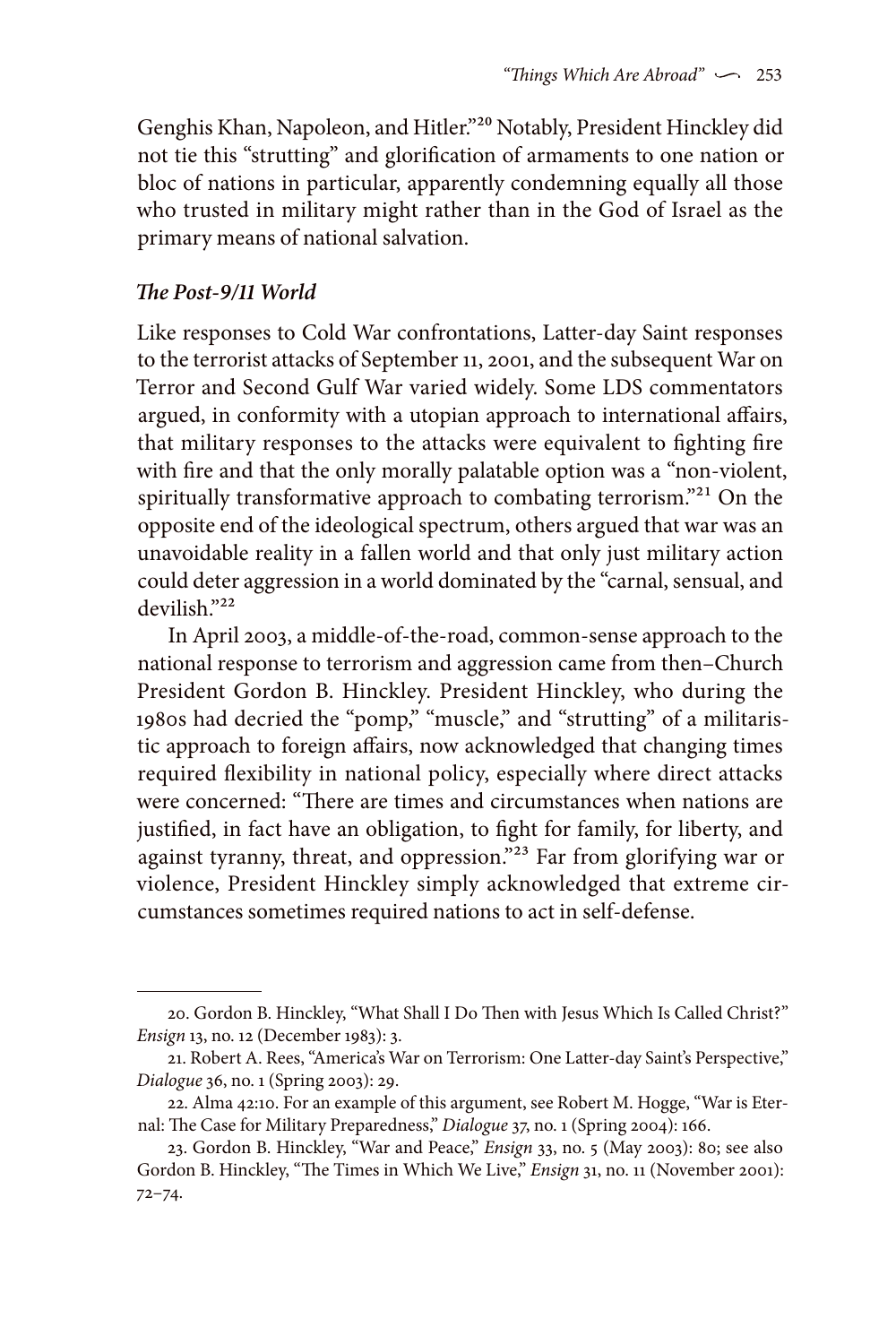### **Current Latter-day Saint Involvement in the Foreign-Policy World**

#### *General Considerations*

The remainder of this paper will focus on the experience of contemporary Latter-day Saints involved in the world of foreign policy. It relies on the ideas of numerous professionals with decades, if not centuries, of combined experience in foreign affairs. It is important to note from the outset that, unlike President Clark, many Latter-day Saints involved in foreign affairs today are involved in implementing rather than making policy. As a political appointee, Clark was charged with formulating a U.S. approach to international affairs consistent with the views of the presidents under whom he served; in contrast, many of today's LDS foreign affairs professionals are civil servants who are (ideally) apolitical and committed to advancing any policy promulgated by the administration in power.

Several important considerations should be kept in mind in any discussion of modern LDS involvement in the practice of foreign affairs. First, and most obviously, foreign policy is the exclusive preserve of the state. Whatever the involvement of Church members in professions related to international relations, the Church as an organization has no responsibility for the formulation or implementation of the foreign policy of the United States or any other country.<sup>24</sup> Even in a hypothetical state in which all citizens were Church members, state institutions rather than ecclesiastical authority would be responsible for international affairs; until Christ's return, the kingdom of God on earth will be an institution that exercises moral, rather than political, suasion among its members, and the conduct of interstate relations will remain the duty of presidents and prime ministers rather than prophets and seers.

Second, Church members involved in foreign policy must reconcile their dual identities as Latter-day Saints and as representatives of the governments they serve.<sup>25</sup> These identities can complement one another but also present unique challenges. For example, as previously noted, Latter-day Saints are under scriptural injunction to "renounce war and proclaim peace" (D&C 98:16), and there can be no doubt about the superiority of peace over war from a scriptural perspective.<sup>26</sup> And yet

<sup>24.</sup> Wood, "International Diplomacy and the Church."

<sup>25.</sup> See discussion below under the heading "Latter-day Saints and the Practice of Foreign Policy."

<sup>26.</sup> See Ray C. Hillam and David M. Andrews, "Mormons and Foreign Policy," *BYU Studies* 25, no. 1 (1985): 57–58.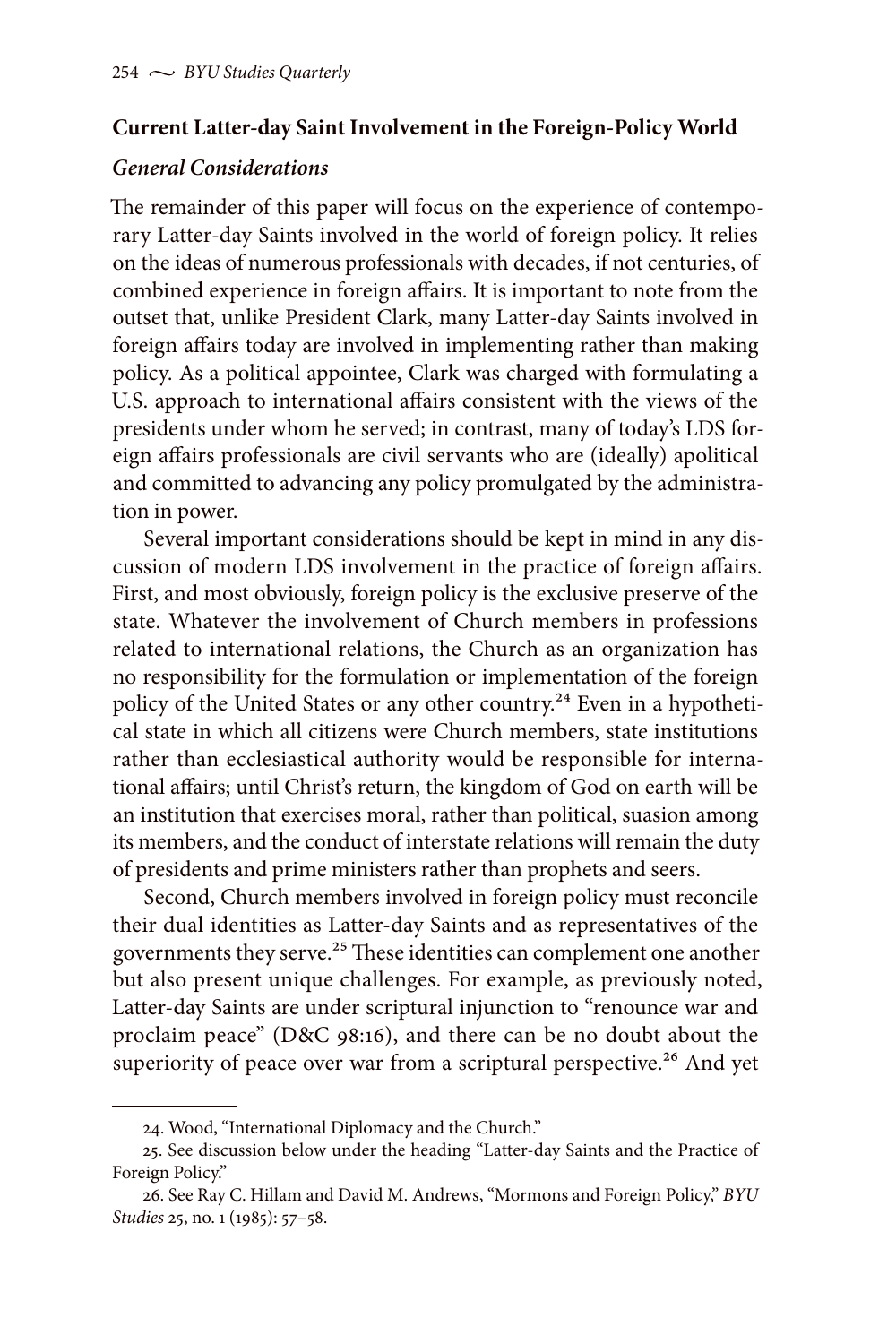all Latter-day Saints in the modern world live under the jurisdiction of a state, constraining their ability to insist on peace when those who are legitimately granted political power over them opt for military action.<sup>27</sup> Because Church members believe in "being subject to kings, presidents, rulers, and magistrates" (A of F 1:12), they are duty bound to either support the state in its policies or, where possible and on an individual rather than a corporate basis, obtain a legal status (such as that of conscientious objector) that would preclude them from doing so.

# *Size of LDS Contingent among Foreign-Policy Professionals Generally*

In the early twenty-first century, many Latter-day Saints participate in the practice of foreign affairs. LDS diplomats frequently encounter fellow Church members even in far-flung postings. That being said, involvement in foreign policy among members of The Church of Jesus Christ of Latter-day Saints is almost exclusive to the U.S. context. To be sure, there are small numbers of LDS diplomats from other countries throughout the world, but their experiences differ greatly from those of their American counterparts. Foreign policy workers from other countries are frequently the sole Church member from their home country in their profession, making their experience a much lonelier one, at least as far as their religious lives are concerned, whereas American Latter-day Saints serving in the foreign policy sector are likely to cross paths frequently with fellow American Church members.

If the participation of relatively high numbers of Latter-day Saints is a largely American phenomenon, it is also a recent one. LDS officers in the U.S. foreign service were very rare in the 1950s and were still limited to probably less than twenty total in the 1980s, despite much larger numbers of Church members in the U.S. military. As recently as the early 1990s, the number of Latter-day Saints serving in the U.S. State Department remained small. Beginning around 2005, larger numbers of Church members began embarking on careers in the U.S. foreign service, and their presence has remained steady ever since.

Today, in the U.S. State Department alone, Latter-day Saints serve in positions ranging from undergraduate summer interns to ambassadors confirmed by the U.S. Senate. At one point in the recent past, there were simultaneously three Latter-day Saints serving as chief of mission (the highest-ranking official in an embassy) in three of the most challenging

<sup>27.</sup> Hillam and Andrews, "Mormons and Foreign Policy," 58.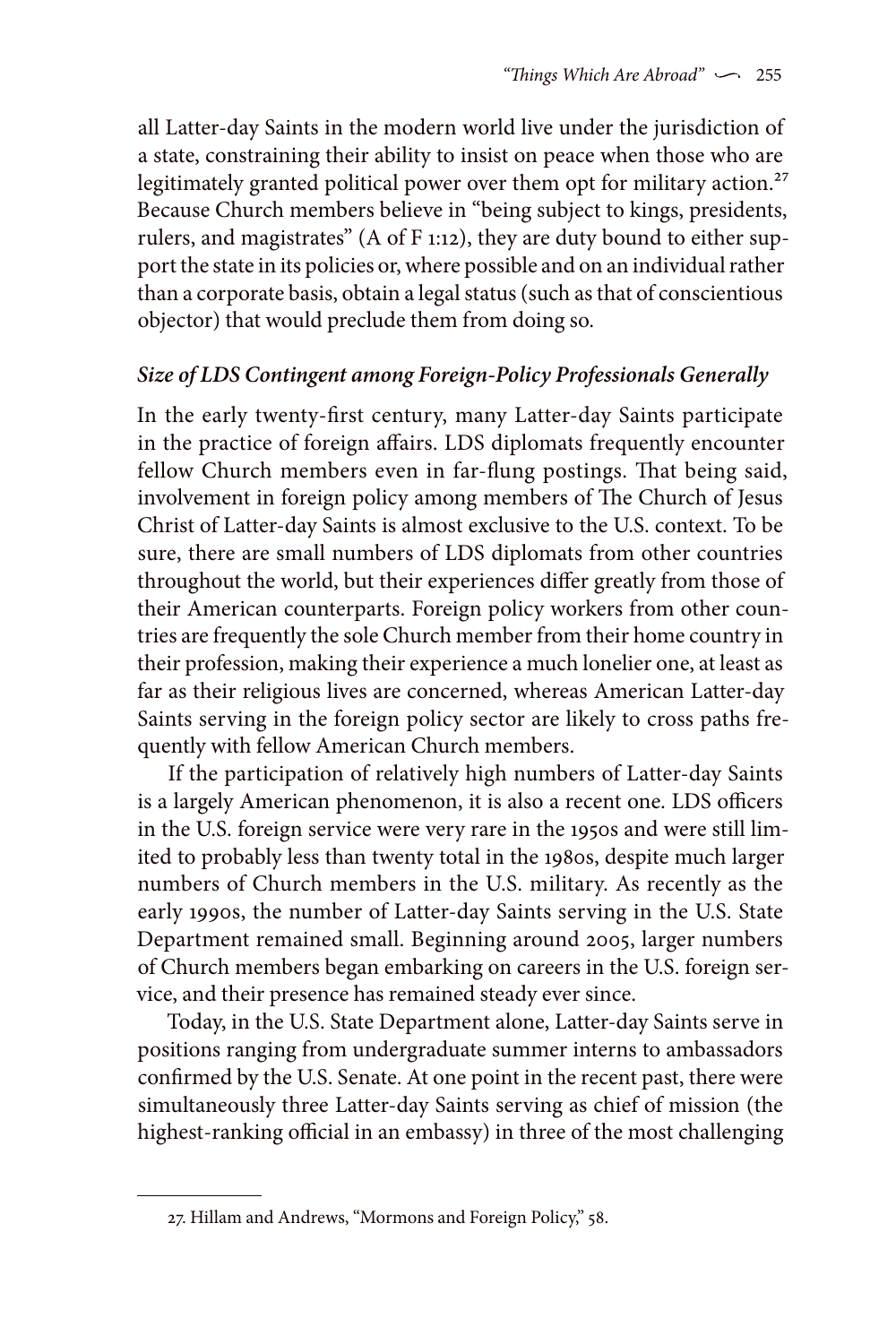diplomatic posts for Americans. No one (including the United States government) knows precisely how many Church members serve in the foreign policy world, given that U.S. government employees are not asked about their religious affiliation, but one general indicator is the eight hundred or so members of the closed "LDS Foreign Service Families" group on Facebook.

Latter-day Saints are well represented in the U.S. foreign-policy apparatuses, then, but their numbers are not overwhelming. Among foreignpolicy practitioners, the perception of large numbers of LDS colleagues probably arises primarily from the fact that few other groups in American society define themselves primarily by their religious affiliation. (The discovery that a diplomat is a Church member almost invariably leads to the question, "Do you know such-and-such? She's a Latter-day Saint too." This almost certainly does not happen among Presbyterians or Methodists or Episcopalians.)

If Latter-day Saints are slightly overrepresented, though, in proportion to their overall share of the U.S. population, it is almost certainly a result of the practice of sending their young people throughout the world as missionaries. The Church is one of the few sectors of American society that consistently dispatches large numbers of young people abroad, and although missionaries' purposes are religious and spiritual in nature, they frequently gain valuable secondary experience with peoples, languages, and cultures. If other groups of Americans sent their eighteen- and nineteen-year-olds abroad in similar numbers, Latter-day Saints would almost certainly be less prominent as a subculture within the world of foreign affairs.

The number of Church members involved in foreign affairs in the United States is potentially a two-edged sword, however. Latter-day Saints find camaraderie and companionship in the presence of fellow Church members in their chosen profession, and they also provide exposure for the Church in the various parts of the world in which they serve. However, if they are unnecessarily vocal about the allegedly large LDS contingent in the U.S. foreign affairs apparatus, they can also give the mistaken impression that The Church of Jesus Christ of Latter-day Saints, an international organization with more members outside the United States than in it, is an American church or even an extension of the U.S. government. Such a perception could obviously do great damage to the Church's evangelizing mission, especially were foreign governments to come to view LDS missionaries as representatives of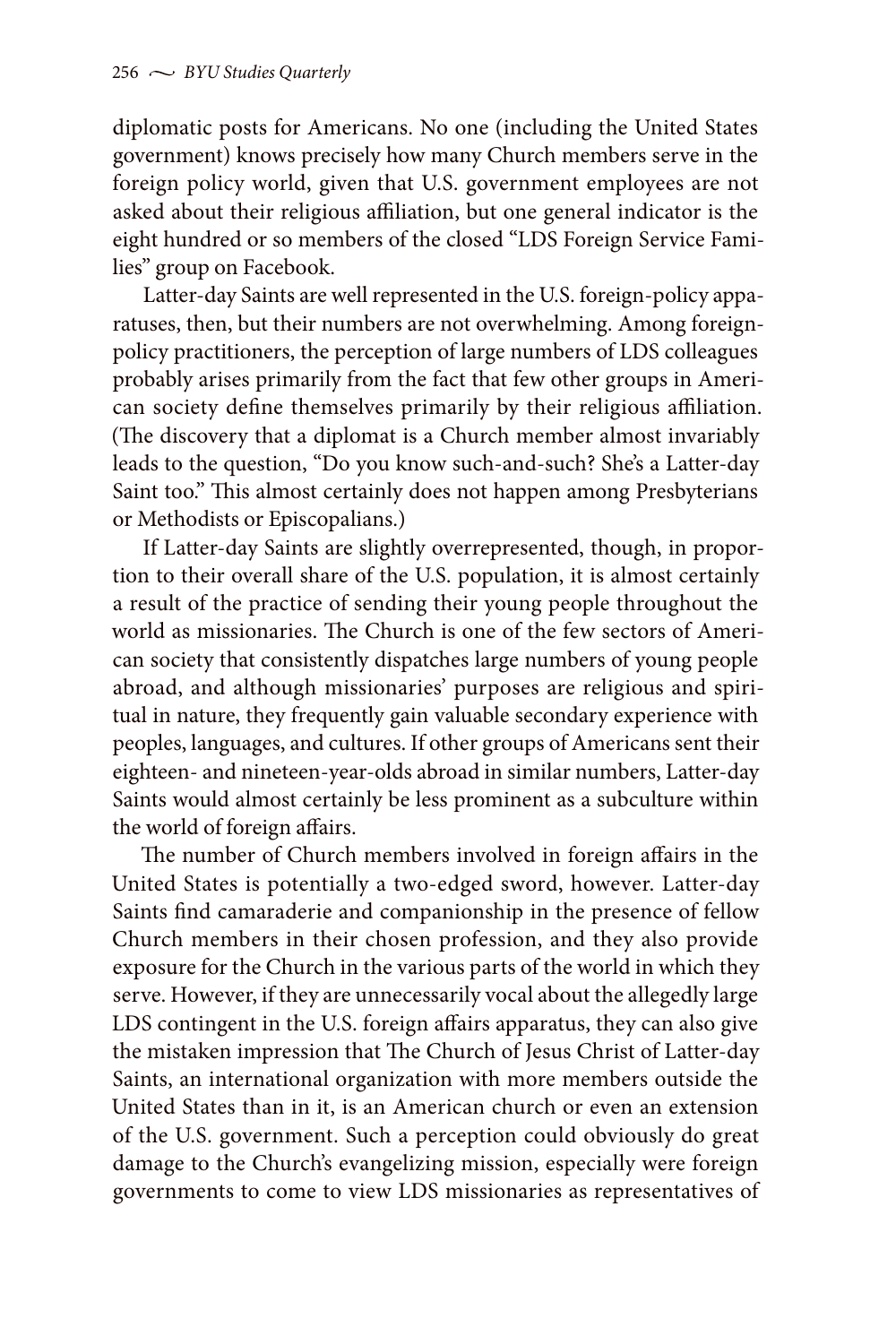U.S. national power rather than of the Church. Thankfully, such a situation does not seem to prevail at present, but the possibility is worth bearing in mind.

## *Latter-day Saints and the Practice of Foreign Policy*

Whatever their numbers, members of The Church of Jesus Christ of Latter-day Saints whose professional endeavors involve representing their respective countries note that their faith presents important benefits and challenges in their day-to-day efforts. LDS foreign affairs professionals consistently acknowledge the importance of having a community of Saints to join upon arrival at a new foreign posting. This is the case for Latter-day Saints worldwide, but foreign affairs professionals are perhaps more keenly attuned to this benefit because of the frequency with which they relocate (typically every two to three years) and the dramatic nature of their moves (oftentimes to new countries and cultures with a new language). Colleagues of other faiths or of no faith sometimes comment on the advantage that Church members have in arriving in a wholly foreign environment and instantly finding a group of loving fellow Saints.

In addition, the group of local disciples with whom Latter-day Saint diplomats interact often provides the most legitimate window into a country that they or their colleagues receive. On a professional level, foreign affairs practitioners interact almost exclusively with a country's elites. These scions of a society's political, economic, media, and business sectors provide valuable insights into the functioning of their country, but they are often not representative of the "ordinary" people who make up the majority of any given population. These "ordinary" people are often just the individuals with whom Latter-day Saint diplomats interact in their wards and branches. Their meetings with government elites during the week allow for increased understanding of certain societal issues, but their gatherings on Sunday with fellow Church members allow them to see how a country's "real" population lives, works, and thinks. Sometimes, Latter-day Saints are the only foreign affairs professionals in an embassy who have friends from the regular fabric of the societies in which they serve.

Like Church members involved in any professional endeavor, LDS diplomats also face a variety of challenges related to the intersection of their religion and their work. Issues related to the Word of Wisdom come to mind quickly, given the frequency with which evening professional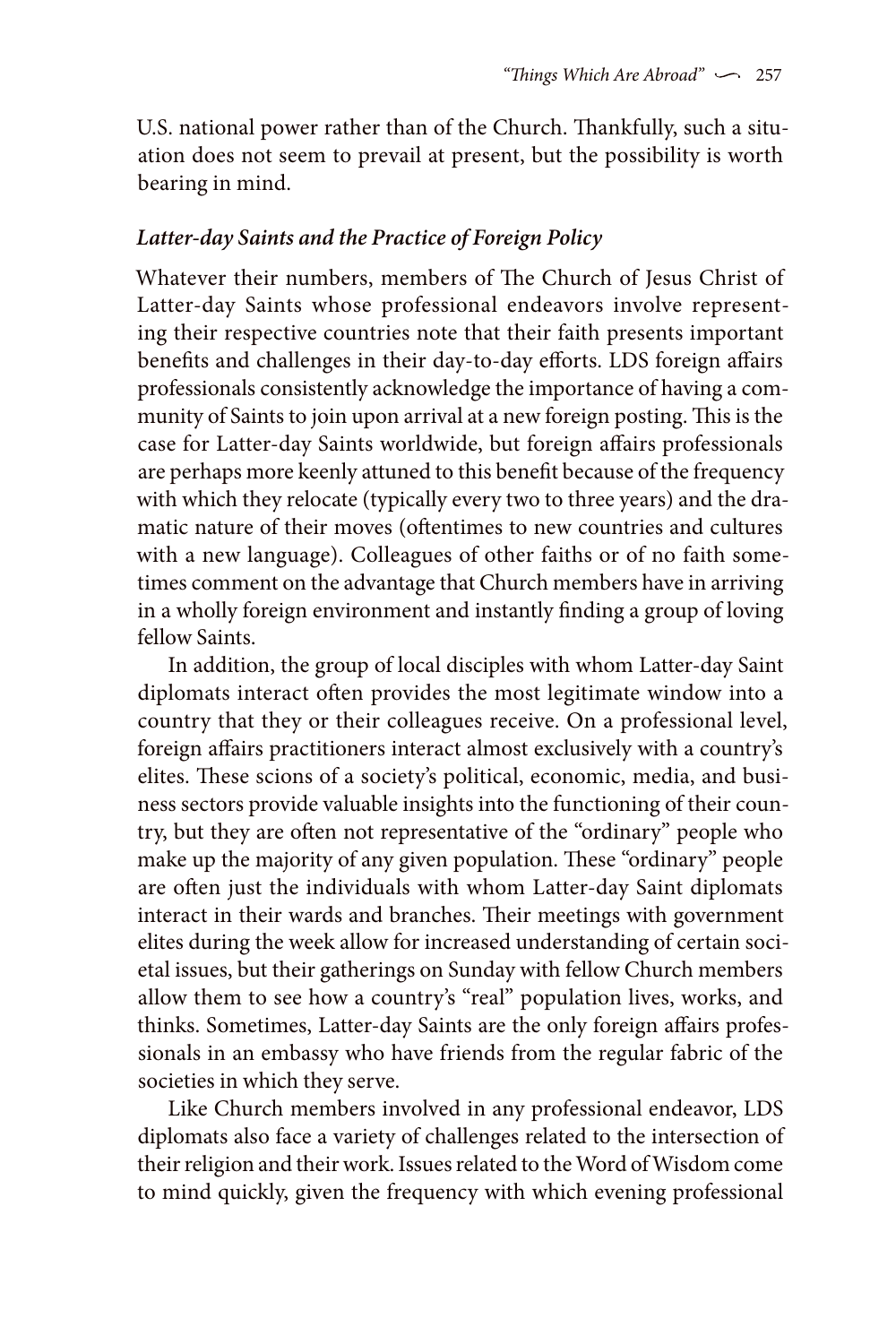gatherings ("representational" events) involve alcohol; senior diplomats are expected to serve alcohol at functions for which they host foreign dignitaries. Frequent involvement in events at which alcohol plays a prominent role, however, also provides faithful Latter-day Saints with opportunities to quickly establish their religious identity among both colleagues and foreign interlocutors, and both groups are generally accepting of Church members' choices.

Other challenges are equally practical in nature. Frequent attendance at representational events can take a heavy toll on family life, particularly when there are small children in the picture, and families must decide how to balance professional and personal demands. Family religious observance can also be made more difficult when families with youth are posted to areas without strong youth programs; such young people benefit from friendships with young men and women from other faiths but miss out on opportunities to develop strong relationships with peers who share their unique religious values. This is not, of course, a problem unique to the children of LDS diplomats, but it can be a vexing issue for such families. Awkwardness can also result from the often-stark socioeconomic differences between expatriate Western diplomats and the local Church members with whom they worship, requiring careful judgment but also providing critical opportunities to serve.

On a more philosophical level, Latter-day Saints involved in the conduct of foreign affairs are at some point in their careers likely to be asked to implement policies with which they personally disagree. Diplomats are civil servants, after all, and they spend the majority of their careers implementing policies that have been developed by national processes in which they have no part. (And the level of commitment involved in climbing the corporate ladder high enough to participate in the formulation, rather than just the implementation, of policy often involves such extensive and consistent sacrifices of family time that it becomes unattractive as a career path for many.) Church members in the foreign affairs world, like those involved in other professional pursuits, must ultimately decide for themselves how they will react to the requirement to promote externally imposed mandates that they personally find distasteful at best or morally untenable at worst. Those who find that they cannot in good conscience advance such positions must be prepared to travel a lonely road, recognizing that their organizations, their colleagues, and their fellow Church members are unlikely to have the same redlines or support them in their dissents and that, in extreme scenarios, they may even be required to seek alternative employment.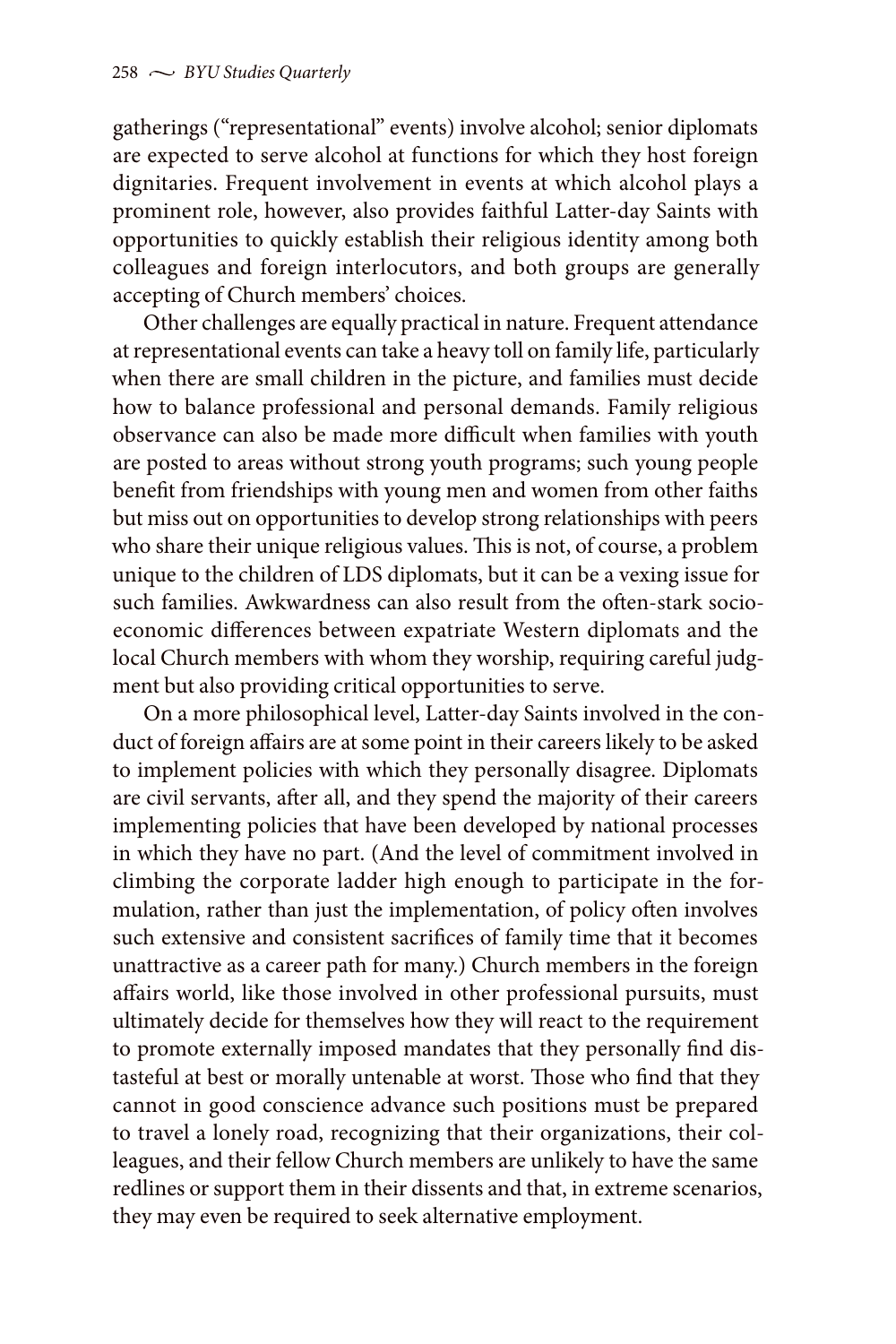#### *Gospel Principles and the Practice of Foreign Affairs*

Despite the practical or moral conundrums that LDS diplomats sometimes encounter, the vast majority find that their faith provides key perspectives as they fulfill their professional duties, and that gospel principles affect their work in important ways. These principles do not, of course, directly determine LDS foreign policy practitioners' approaches to policy positions, which are determined by national processes rather than personal preferences, but they do determine how individuals fulfill their responsibilities in their day-to-day activities. The same is true, of course, for Latter-day Saints involved in any other profession.

The doctrine that all men and women are spiritual children of God and therefore brothers and sisters despite national, cultural, and linguistic divides—is key to Latter-day Saint understandings of foreign affairs. Because work in and with foreign countries brings differences to the fore, it can easily tempt those involved in foreign policy to be dismissive of people with different outlooks and backgrounds. The teaching that all are children of God, which aligns with the Judeo-Christian Western insistence on the value of the individual, ideally serves as an added inducement to Church members to treat all with respect, to appreciate cultural differences rather than disparaging them, and to avoid "us versus them" mentalities that are dangerous in all walks of life and especially in international relations.

An understanding that all are children of God can also create tensions for LDS foreign affairs professionals. At times, foreign affairs work requires diplomats and others to "play hardball," encouraging others to change their positions to align with the stances of the country they represent; such a requirement can be complicated by the knowledge that an adversary is a spiritual sibling and can become even more challenging in the case of national security issues where lives are potentially at stake. Acknowledgement of the spiritual ties binding all people can also cause heartache when national policy conflicts with the religious imperative to love and serve everyone; the 2021 hasty U.S. departure from Afghanistan and the abandoning of Afghans who had served the United States in that country for years provides one poignant example.

On a broader level, Latter-day Saint foreign affairs professionals may question whether a dichotomy exists between the nation-state system that shapes the world's political framework and the gospel requirement that all be considered children of God and potential brothers and sisters in Christ. As public servants, foreign affairs professionals necessarily privilege the interests and citizens of their respective countries above those of all others.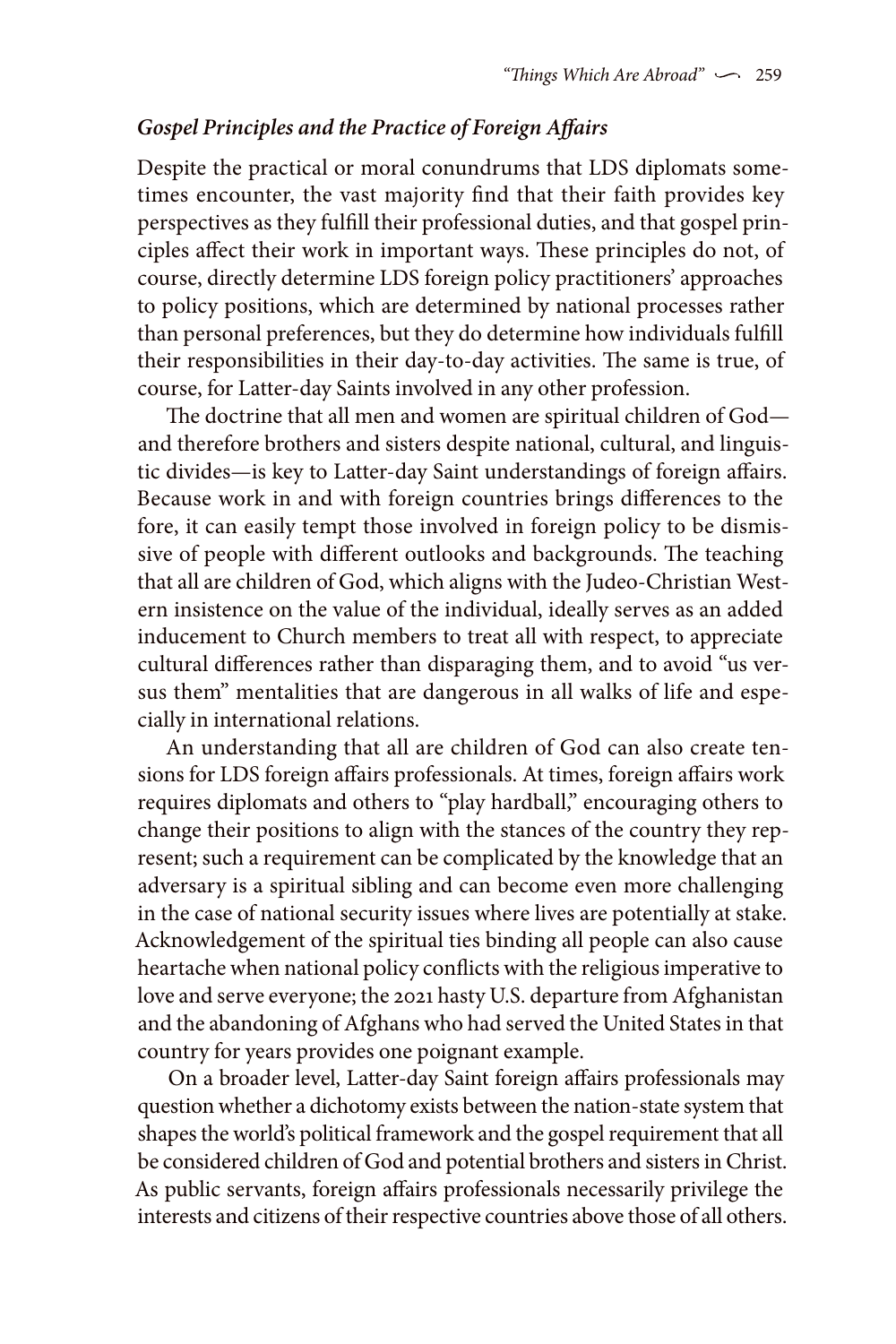Latter-day Saints accept that "governments were instituted of God for the benefit of man" (D&C 134:1), but they may still question, on a theoretical level, whether a system of national interests and priorities is ultimately compatible with God's plan for his children.

Setting aside such esoteric questions regarding the justification of the modern concept of the state, however, Latter-day Saints continue to serve in large numbers in foreign affairs professions, and the ethic of service for which Church members are widely known tends to characterize their efforts. Many LDS foreign affairs professionals originally entered the field because of a desire to be of service and to be able to respond affirmatively to the query, "Have I done any good in the world today?"28 Practicing members of The Church of Jesus Christ of Latter-day Saints are, of course, accustomed to serving wherever and whenever asked, regardless of the assigned field of labor, because their Church responsibilities come as "callings" issued by ecclesiastical superiors and not as a result of personal preferences. In fact, one senior U.S. State Department official, not a member of the Church, jokingly remarked that she could convince her LDS subordinates to accept challenging assignments by telling them she was "extending them a calling."<sup>29</sup>

The LDS ethic of service does not go unnoticed at the highest levels of foreign policy. Former U.S. Secretary of State Condoleezza Rice noted that the U.S. foreign service "requires the highest regard for the United States and what it can be. It requires the highest commitment. . . . It requires a kind of selflessness that I associate with BYU and the community that BYU represents, the Latter-day Saints." Rice further remarked that Church members were characterized by a "sense of how you go out into the world to serve—that what you learn and your intellectual pursuits are not just to be hoarded internally but are really to go out into the world. That's how I would characterize people I've known from BYU."30 Rice's high regard for the Church's members and its flagship university are clearly founded in her perception that they, in the words of the BYU motto, "go forth to serve."

Service, whether in a professional foreign affairs setting or in a Church context, necessarily implies Christian humility, an attribute that

<sup>28</sup> Will L. Thompson, "Have I Done Any Good?" *Hymns of the Church of Jesus Christ of Latter-day Saints* (Salt Lake City: The Church of Jesus Christ of Latter-day Saints, 1985), no. 223.

<sup>29.</sup> Author's personal correspondence with an LDS foreign affairs professional.

<sup>30.</sup> Brittany Karford Rogers, "A Diplomatic Life," *BYU Magazine,* Winter 2012, [https://magazine.byu.edu/article/a-diplomatic-life/.](https://magazine.byu.edu/article/a-diplomatic-life/)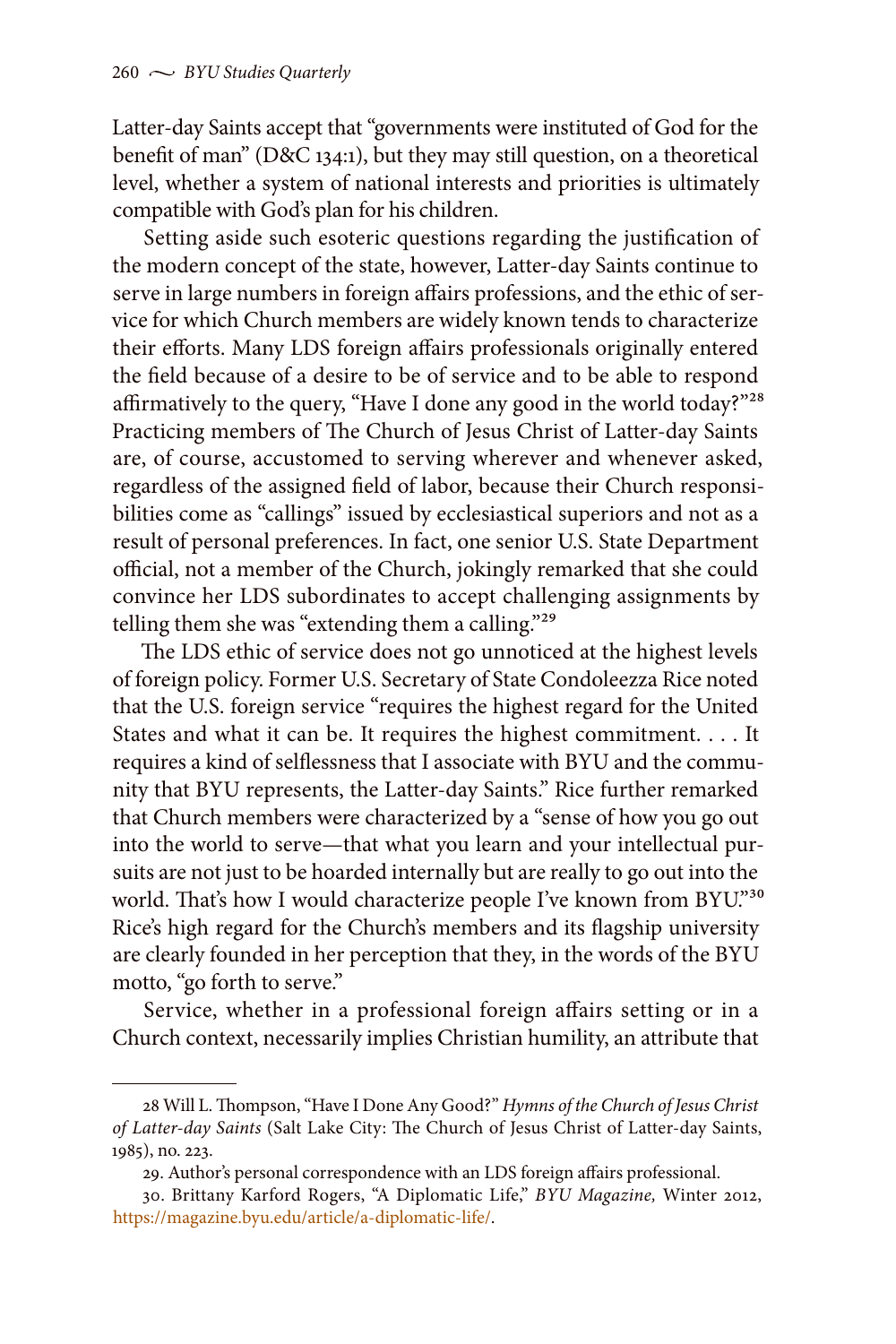can provide an important anchor for Latter-day Saints in their relationships with others, whether with colleagues in their countries' embassies or foreign interlocutors across the negotiating table. The gospel mandate to approach human interactions in a spirit of humility can be particularly important for those serving abroad in high-profile positions; the temptation to adopt an inflated sense of self-importance can be great when foreign affairs professionals (largely middle-class civil servants who would not be recognized walking down the main streets of their home towns) are constantly in the spotlight or the glare of the TV cameras. In such instances, gospel warnings about the perils of pride can serve as important sources of balance. In the same vein, cross-cultural communication is inevitably enhanced when those conducting it demonstrate humility rather than arrogance. The effective diplomat will constantly keep in mind the principle suggested by J. Reuben Clark: "In human affairs no nation can say that all it practices and believes is right, and that all others have done that differs from what it has is wrong. Men inflict an unholy tragedy when they proceed on that basis. No man, no society, no nation is wholly right in human affairs, and none is wholly wrong."31

A gospel-centered belief in the inherent value of human freedom and the righteousness of democratic governance also influences the activity of LDS foreign affairs practitioners. American Latter-day Saints involved in the foreign policy world may see particular value in defending and advancing policies inspired by the U.S. Constitution, of which the Lord described himself as the creator in a revelation to the Prophet Joseph Smith. God's declaration that he "established the Constitution of" the United States "by the hands of wise men whom [he] raised up unto this very purpose" provides divine sanction for the principles of government contained in that document (D&C 101:80). In April 2021, First Presidency member and legal scholar Dallin H. Oaks distilled these principles into the following key considerations: the people are the source of government power; the power they delegate is best exercised in a federal system; the separation of powers among government entities allows for critical checks and balances; individual rights limit government authority; and government is by law and not the whim of individuals.<sup>32</sup> Given

<sup>31.</sup> James B. Allen, "J. Reuben Clark, Jr., on American Sovereignty and International Organization," *BYU Studies* 13, no. 3 (1973): 356.

<sup>32.</sup> Dallin H. Oaks, "Defending Our Divinely Inspired Constitution," *Liahona* 45, no. 5 (May 2021): 106–7, [https://www.churchofjesuschrist.org/study/general-conference](https://www.churchofjesuschrist.org/study/general-conference/2021/04/51oaks?lang=eng) [/2021/04/51oaks?lang=eng.](https://www.churchofjesuschrist.org/study/general-conference/2021/04/51oaks?lang=eng)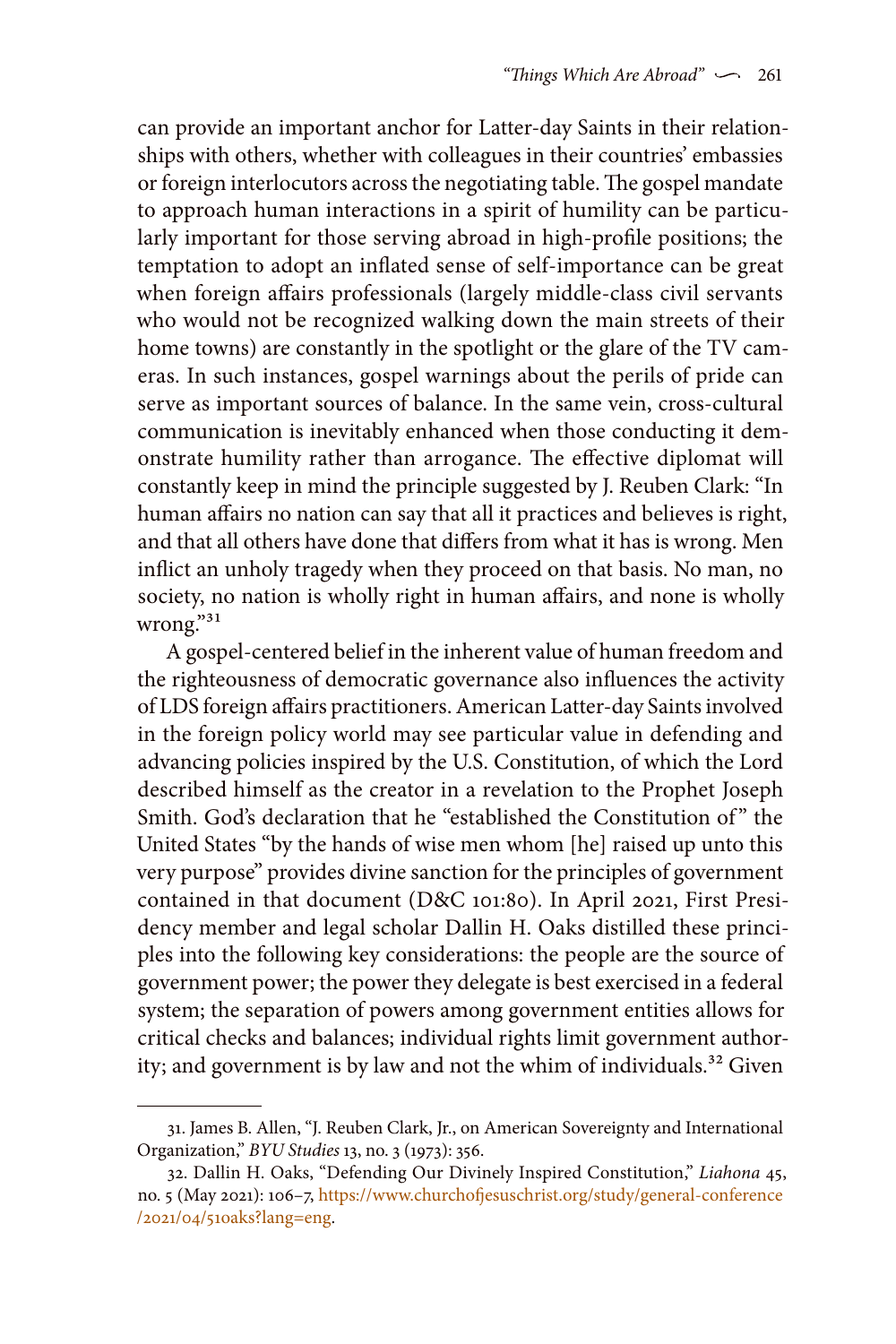the Lord's statement that "that law of the land which is constitutional, supporting that principle of freedom in maintaining rights and privileges, belongs *to all mankind*" (D&C 98:5, emphasis added), Latter-day Saints may see value in promoting these principles of democratic governance and human freedom throughout the world. And because similar principles are now enshrined in the written or traditional constitutions of nearly all the world's liberal democracies, LDS diplomats worldwide can be equally confident that their efforts to promote freedom and good governance align with scriptural admonitions in this regard.

A gospel outlook also provides Latter-day Saints involved in foreign affairs with an important understanding, sometimes difficult for their secular colleagues to fully appreciate, of the importance to billions of people worldwide of religion and faith. Latter-day Saints share such an appreciation, of course, with their colleagues who are believers of any stripe. As the West grows increasingly secular and consciously rejects the Judeo-Christian heritage that provides its cultural underpinnings, a legitimate appreciation for the role religion continues to play among the world's population, especially in the Islamic world, Latin America, and Africa, can be critical. Alongside other Christians, Jews, Muslims, Hindus, Buddhists, and other believers, Latter-day Saints are better positioned to see how genuinely held faith contributes to the lived experience, including the foreign policy choices, of others. In this sense, Latter-day Saints and other religious adherents can help temper dismissive attitudes toward religion—especially minority Western religions—held by some of their colleagues and contribute to broader understanding of the importance of such issues as the right of conscience and religious freedom.

This appreciation for the realities of religion can be particularly important in the Muslim world, which stretches from Morocco in the west to Indonesia (the world's most populous Muslim country) in the east. The secular, highly educated Westerners who generally populate Western foreign services often consider religion a quaint, outmoded relic of an unenlightened past, so it can be challenging for them to appreciate how religion continues to inform every aspect of life for the adherents of Islam. Although Latter-day Saints do not view religion as appropriately influencing politics to the same extent as Muslims often do, Latter-day Saint participation in a belief system that makes heavy demands on their time and their worldview makes it possible for them to engage their Muslim brethren as helpful interlocutors rather than de facto critics.

Finally, Church members involved in foreign policy ideally benefit from appreciating the need for a charitable approach to differences of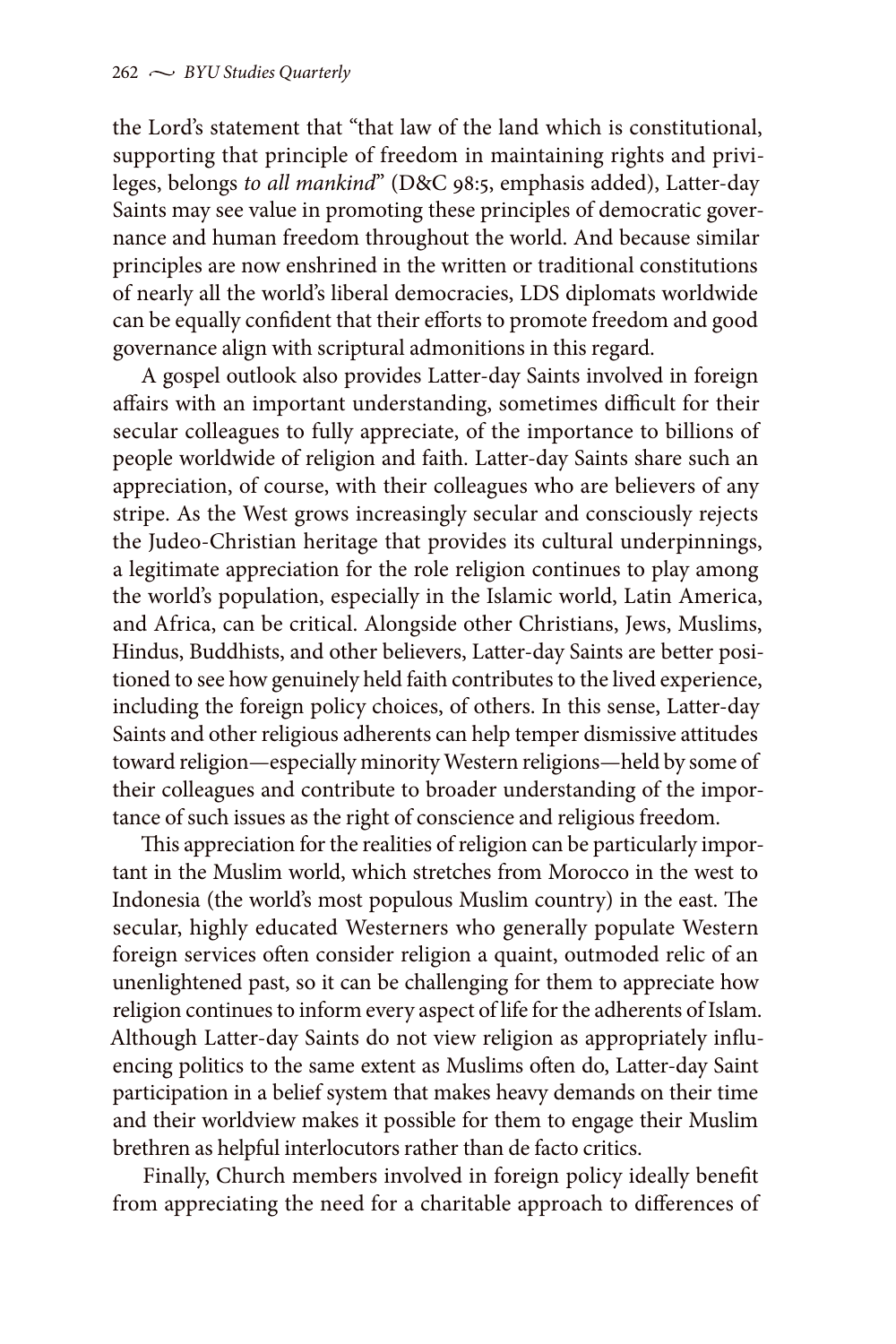opinion. They recognize that, just as citizens of the same country can disagree on policy matters while maintaining a patriotic dedication to their homeland, Latter-day Saints can hold different opinions on foreign policy without sacrificing their Christlike love for each other and for policy opponents outside the faith. President David O. McKay, for example, considered the Korean War justified as a means of containing communism, while his counselor, J. Reuben Clark, considered the conflict unconstitutional.<sup>33</sup> Despite these strongly held differences of opinion on a foreign policy question, though, Presidents McKay and Clark had no trouble working harmoniously in doing the work of the Lord.

At the same time, Latter-day Saint foreign affairs practitioners recognize that their personal preferences, including their agreements or disagreements with national policy, are not the positions of the Church, however doctrinally justifiable they may consider them. Although J. Reuben Clark believed his isolationist views were justified by Church teachings, he consistently took personal responsibility for his opinions and did not conflate his positions with Church doctrine.<sup>34</sup> Church members' and leaders' varying reactions to every major U.S. foreign policy issue in the twentieth and twenty-first centuries provide ample evidence of the need for charity in matters of international policy, as in all other aspects of life.

# **Closing Thoughts**

Even if they have not participated directly in diplomacy, Latter-day Saints have opined on foreign affairs since the dawn of the Restoration. They have recognized the implications of international developments, both for their own sake and for their potential impact on the work of the Lord. In the early twentieth century, very small numbers of Church members began participating directly in the foreign policy apparatus of the United States; J. Reuben Clark, with his distinguished career in international affairs prior to his call to the First Presidency, was the outstanding example of this early involvement by Latter-day Saints. Toward the end of the twentieth century and in the first decades of the twenty-first, LDS involvement in foreign policy expanded dramatically. That being said, a definitive history of Latter-day Saint involvement in diplomacy and foreign affairs has not yet been written, and there is much work that

<sup>33.</sup> Hillam and Andrews, "Mormons and Foreign Policy," 63.

<sup>34.</sup> Allen, "Clark on American Sovereignty," 348.